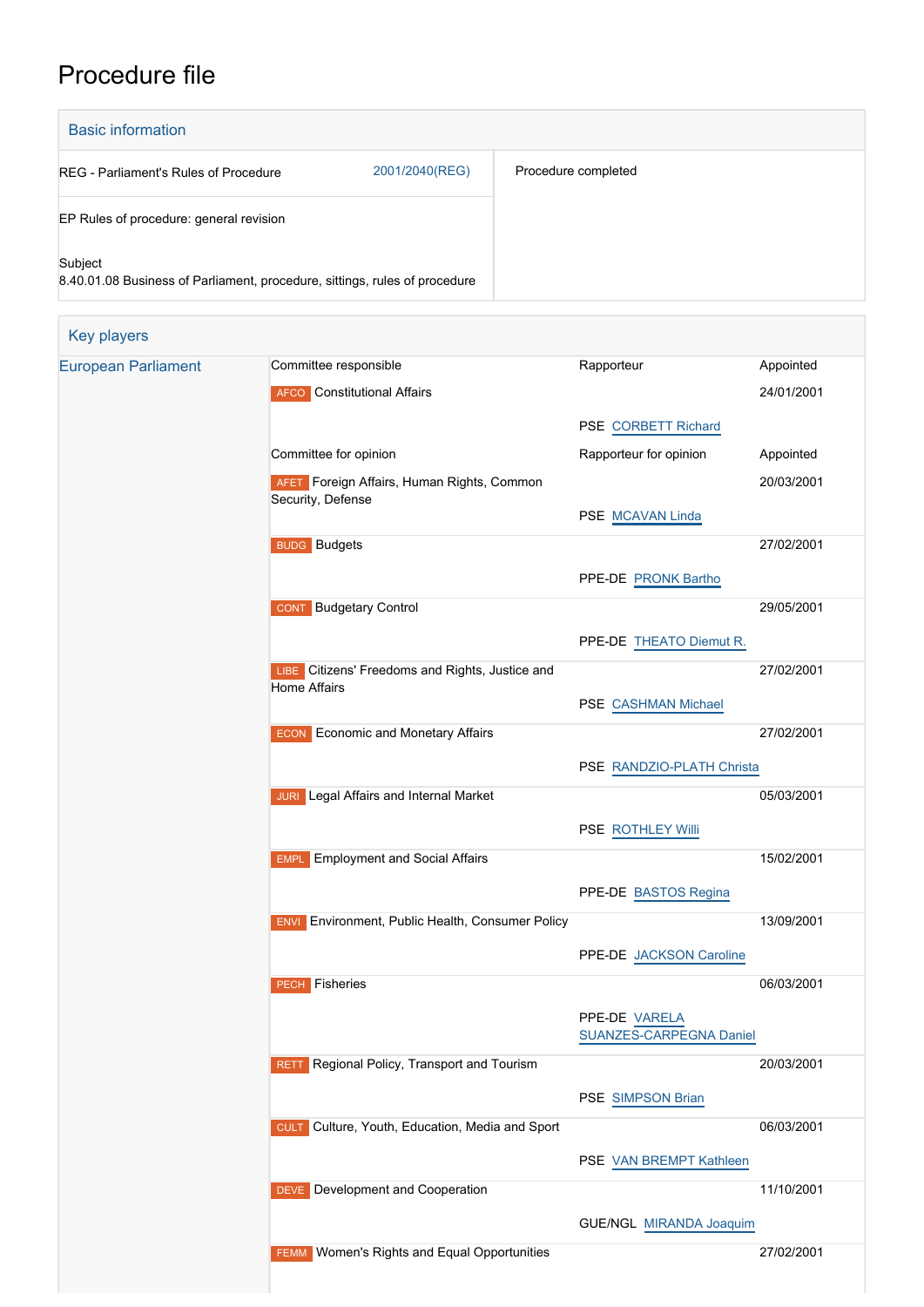**PETI** Petitions

PSE [THEORIN Maj Britt](http://www.europarl.europa.eu/meps/en/2149)

06/03/2001

PPE-DE [WIELAND Rainer](http://www.europarl.europa.eu/meps/en/2323)

| Key events |                                               |              |         |
|------------|-----------------------------------------------|--------------|---------|
| 28/02/2001 | Committee referral announced in<br>Parliament |              |         |
| 18/12/2001 | Vote in committee                             |              | Summary |
| 18/12/2001 | Committee report tabled for plenary           | A5-0008/2002 |         |
| 10/06/2002 | Debate in Parliament                          |              |         |
| 12/06/2002 | Decision by Parliament                        | T5-0305/2002 | Summary |
| 12/06/2002 | End of procedure in Parliament                |              |         |
| 30/10/2003 | Final act published in Official Journal       |              |         |

#### Technical information

| Procedure reference        | 2001/2040(REG)                        |
|----------------------------|---------------------------------------|
| Procedure type             | REG - Parliament's Rules of Procedure |
| Procedure subtype          | Rules                                 |
| Legal basis                | Rules of Procedure EP 237-p1          |
| Stage reached in procedure | Procedure completed                   |
| Committee dossier          | AFCO/5/14465                          |
|                            |                                       |

## Documentation gateway

| Committee draft report         |             | PE294.770     | 22/05/2001 | EP |  |
|--------------------------------|-------------|---------------|------------|----|--|
| Committee draft report         |             | PE294.770/REV | 14/06/2001 | EP |  |
| Committee opinion              | LIBE        | PE302.266/DEF | 11/07/2001 | EP |  |
| Committee opinion              | FEMM        | PE298.132/DEF | 11/07/2001 | EP |  |
| Committee opinion              | ECON        | PE304.704/DEF | 12/07/2001 | EP |  |
| Committee opinion              | <b>PECH</b> | PE286.545/DEF | 13/07/2001 | EP |  |
| Amendments tabled in committee |             | PE294.770/AM1 | 16/07/2001 | EP |  |
| Committee opinion              | PETI.       | PE302.940/DEF | 19/07/2001 | EP |  |
| Committee opinion              | <b>CULT</b> | PE303.757/DEF | 19/07/2001 | EP |  |
| Committee opinion              | <b>CONT</b> | PE305.601/DEF | 08/08/2001 | EP |  |
| Committee opinion              | <b>RETT</b> | PE301.813/DEF | 27/08/2001 | EP |  |
| Committee draft report         |             | PE304.283     | 10/09/2001 | EP |  |
| Committee opinion              | <b>EMPL</b> | PE305.709/AD  | 12/09/2001 | EP |  |
| Committee opinion              | <b>EMPL</b> | PE305.709/DEF | 21/09/2001 | EP |  |
|                                |             |               |            |    |  |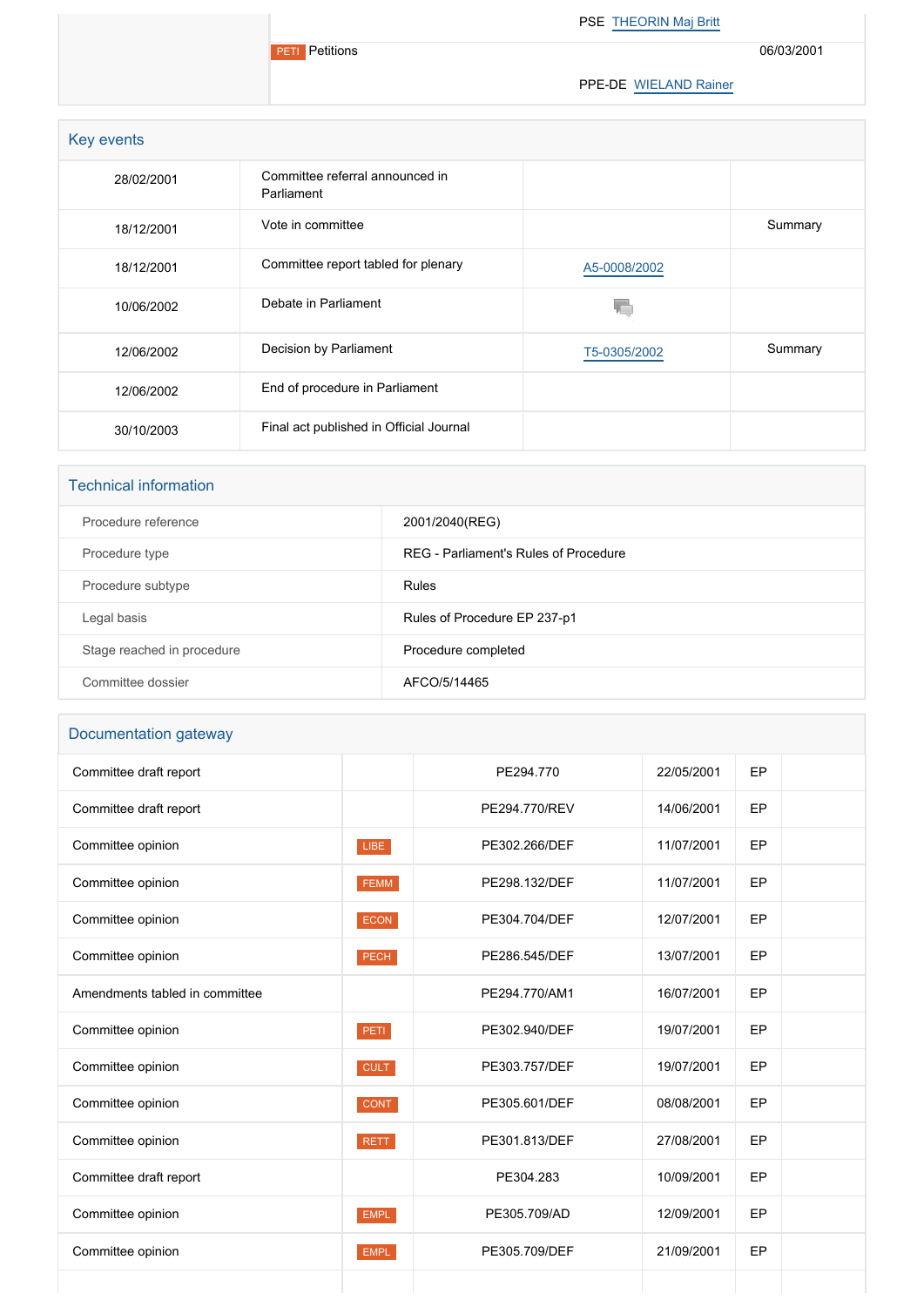| Committee opinion                                      | <b>JURI</b> | PE294.976/DEF                                          | 25/09/2001 | <b>EP</b> |         |
|--------------------------------------------------------|-------------|--------------------------------------------------------|------------|-----------|---------|
| Committee opinion                                      | <b>BUDG</b> | PE306.842/DEF                                          | 28/09/2001 | EP        |         |
| Committee opinion                                      | ENVI        | PE307.573/DEF                                          | 07/11/2001 | EP        |         |
| Committee opinion                                      | <b>AFET</b> | PE302.087/DEF                                          | 15/11/2001 | EP        |         |
| Amendments tabled in committee                         |             | PE304.283/AM2                                          | 19/11/2001 | EP        |         |
| Committee opinion                                      | <b>DEVE</b> | PE303.846/DEF                                          | 06/12/2001 | EP        |         |
| Amendments tabled in committee                         |             | PE304.283/AMC                                          | 11/12/2001 | EP        |         |
| Amendments tabled in committee                         |             | PE304.283/AMK                                          | 14/12/2001 | <b>EP</b> |         |
| Committee report tabled for plenary, single<br>reading |             | A5-0008/2002                                           | 18/12/2001 | EP        |         |
| Text adopted by Parliament, single reading             |             | T5-0305/2002<br>OJ C 261 30.10.2003, p.<br>0152-0349 E | 12/06/2002 | EP        | Summary |

#### EP Rules of procedure: general revision

The committee adopted the second report by Richard CORBETT (PES, UK) on the general revision of Parliament's Rules of Procedures with a view to the start of Parliament's next term of office in 2004. The aim is to simplify the Rules and improve their internal consistency. Among other things, the committee proposed changes relating to political groups and in particular the composition of such groups. Whereas at present a political group must comprise Members from more than one Member State, with the minimum number required varying according to how many Member States are involved, the committee proposed a simpler rule to take account of EU enlargement while ensuring that groups retain a transnational character. It said that a political group should comprise Members elected in at least one fifth of the Member States and that the minimum number of members required to form a political group should be 16. The committee also adopted an amendment relating to early termination of office by an MEP. Under this proposal, the Conference of Presidents may, acting by a three-fifths majority of the votes cast, representing at least 3 political groups, propose to Parliament that it terminate the holding of office of the President, a Vice-President, a Quaestor, a Chairman or Vice-Chairman of a committee, a Chairman or Vice-Chairman of an interparliamentary delegation, or any other holder of an office elected within the Parliament, where it considers that the Member in question has been guilty of serious misconduct. Such a proposal must be approved by Parliament by a two-thirds majority representing a majority of its component Members. In another area, in order to 'enhance budgetary responsibility', the committee proposed that the financial consequences and compatibility of Parliament's reports should already be known before the vote in plenary. A report's explanatory statement should therefore include an assessment of the financial impact of the report. Regarding the right of every Member to speak his or her own language, the report proposed greater flexibility to reflect the post-enlargement situation, in which Parliament may have to deal with 22 languages even though some languages would be spoken by only a few Members. For plenary sittings, the proposed new version of Rule 117 states that speeches will be 'simultaneously interpreted into other official languages' of the EU instead of 'the other official languages' as at present. For committee meetings, interpretation will be provided only into the official languages actually being used. On the question of implementing provisions for Community legislation, Parliament may, within 3 months of the date of receipt of a draft implementing measure, object to the measure, notably if it exceeds the implementing powers provided for in the basic instrument. Where there is no part-session before this period expires, or in cases where urgent action is required, the right of response is delegated to the relevant parliamentary committee, which shall write to the Commissioner responsible. Other changes to the Rules proposed by the committee relate to: the organisation of Parliament's proceedings, including the appearance before Parliament of the President of the Commission, the Council and/or the High Representative for the CFSP; written questions, which could now be put to the ECB as well as the Council and Commission; the tabling of, and voting on, reports and amendments; explanations of vote (oral explanations to be allowed at most twice per MEP per sitting); the abolition of urgent debates, to be replaced by other arrangements; exceptional convening of Parliament in emergencies. ?

### EP Rules of procedure: general revision

By adopting the second report by Mr Richard CORBETT (PES, UK), the European Parliament approved the general revision of the Rules of Procedure, which enter into force in 2004. The aim is to simplify the provisions and to improve their internal logic so as to make parliamentary work more comprehensive in light of the enlargement process. 192 amendments were proposed of which only half of them were adopted. The main points of this revision can be summarised as follows: - composition of political groups : a political group shall comprise Members elected in at least one-fifth of the Member States. The minimum number of Members required to form a political group shall be 16. - termination of office by an MEP : the Conference of Presidents may, acting by a three-fifths majority of the votes cast, representing at least 3 political groups, propose to Parliament that it terminate the holding of office of the President, a Vice-President, a Quaestor, a Chairman or Vice-Chairman of a committee, a Chairman or Vice-Chairman of an interparliamentary delegation, or any other holder of an office elected within the Parliament, where it considers that the Member in question has been guilty of serious misconduct. Such a proposal must be approved by Parliament by a two-thirds majority representing a majority of its component Members. - report on financial responsibility : in order to 'enhance budgetary responsibility', the Parliament proposes that the financial consequences and compatibility of Parliament's reports should already be known before the vote in plenary. A report's explanatory statement should therefore include an assessment of the financial impact of the report. regarding the right of every Member to speak his or her own language: the Parliament states that all members shall have the right to speak in Parliament in the official language of their choice. Interpretation shall be provided in committee meetings from and into the official languages